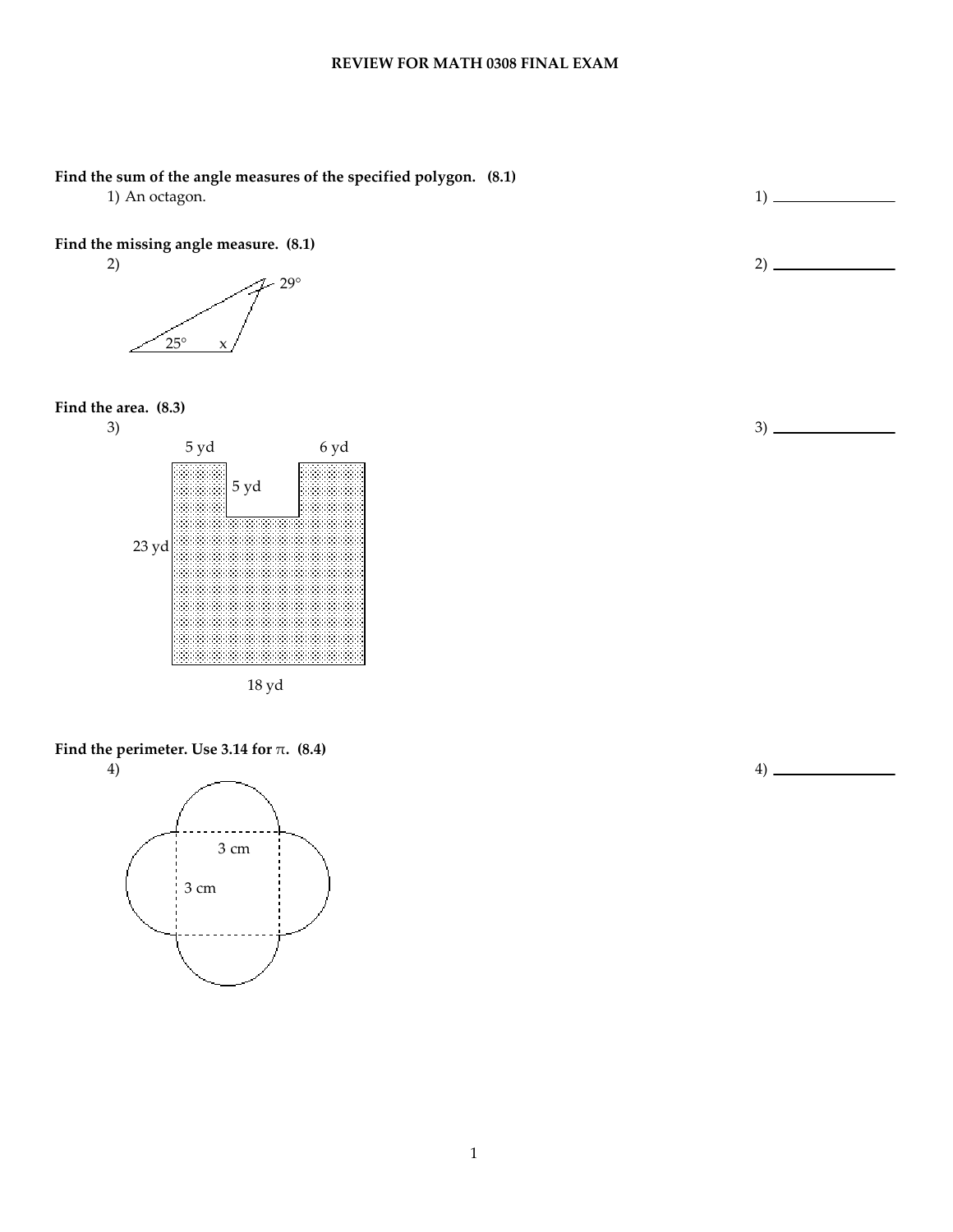### Solve the problem. Round your answer to the nearest whole number if necessary. (8.5)

5) Find the volume of the circular cylinder pictured below. Use 3.14 for π.

 $5)$  —

8)



Use the vertical angle property to find the indicated angle measures. (8.6)

6) In the figure, m∠1 = 29° and m∠3 = 116°. Find m∠2, m∠4, m∠5, and m∠6. 6) \_\_\_\_\_



# Use the properties of parallel lines to solve the problem. (8.6)

7) If p  $\parallel$  q and m∠8 = 47°, what are the measures of the other angles? 7)  $\perp$ 



#### Answer the question. (8.7)

8) H is the midpoint of  $\overline{GE}$  and ∠DGH  $\cong \angle$ FEH. By which property is  $\triangle$ DGH  $\cong \triangle$ FEH?

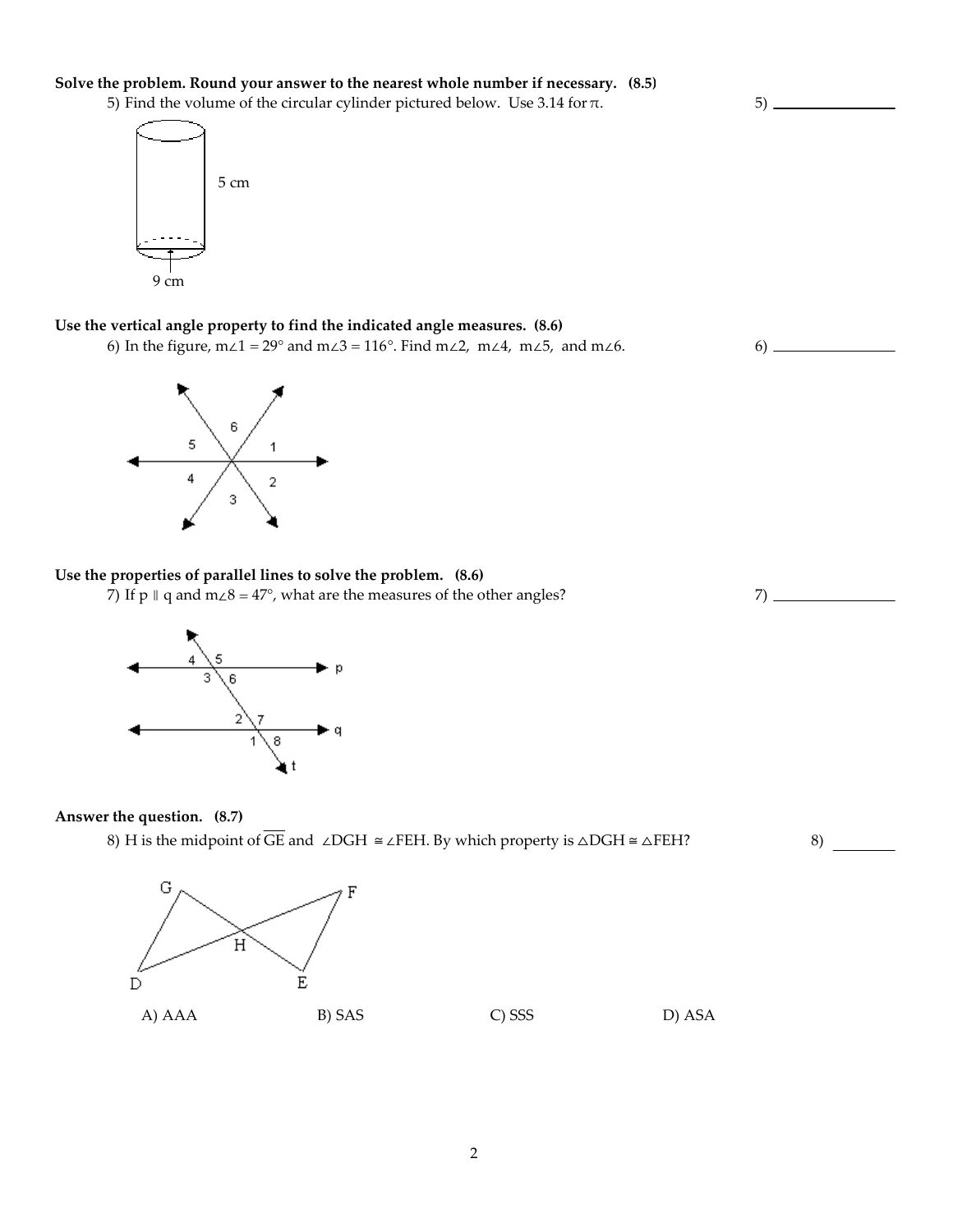Find the measures of the indicated sides, angles, or diagonals of the given parallelogram. (8.7)

9) Find m ∠A, m ∠B, and m ∠C.



Assume that the given triangles are similar. Provide the missing length. (8.8)



10)

 $9)$   $-$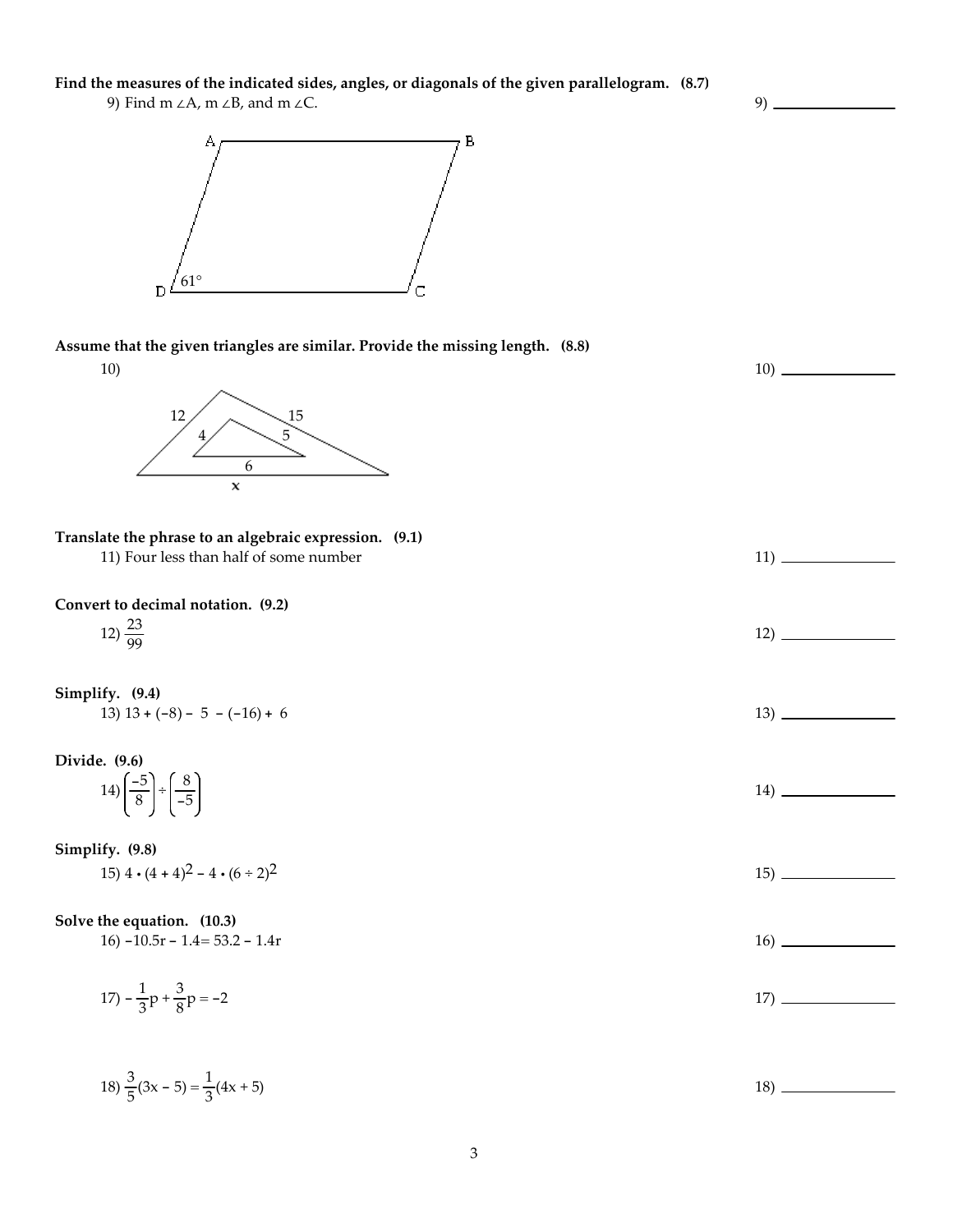| Solve for the specific variable. (10.4)                                                                                                  |     |
|------------------------------------------------------------------------------------------------------------------------------------------|-----|
| 19) $e = \frac{a + b - c + d}{4}$ for c                                                                                                  |     |
|                                                                                                                                          |     |
|                                                                                                                                          |     |
| Solve the problem. (10.5)                                                                                                                |     |
| 20) The parking lot at a grocery store has 55 cars in it. 60% of the cars are blue. How many cars                                        |     |
| are blue?                                                                                                                                |     |
|                                                                                                                                          |     |
| Solve the problem. (10.6)                                                                                                                |     |
| 21) Find the length of a rectangular lot with a perimeter of 76 meters if the length is 8 meters<br>more than the width. $(P = 2L + 2W)$ |     |
|                                                                                                                                          |     |
| 22) The sum of three consecutive odd integers is 267. Find the integers.                                                                 |     |
|                                                                                                                                          |     |
|                                                                                                                                          |     |
| Solve using the multiplication principle. (10.7)<br>$23) - 5b < -15$                                                                     |     |
|                                                                                                                                          |     |
| Find the solution set. (10.7)                                                                                                            |     |
| 24) $4(6x - 11) > 20x - 36$                                                                                                              |     |
|                                                                                                                                          |     |
| Translate the sentence to an algebraic inequality. (10.8)                                                                                |     |
| 25) John weighs at least 170 pounds.                                                                                                     |     |
|                                                                                                                                          |     |
|                                                                                                                                          |     |
| Decide whether or not the ordered pair is a solution to the equation. (11.1)<br>26) $3x + 4y = 25$ ; (3, 4)                              |     |
|                                                                                                                                          |     |
| Graph the linear equation. (11.1)                                                                                                        |     |
|                                                                                                                                          |     |
| 27) $y = \frac{4}{3}x - 4$                                                                                                               | 27) |
|                                                                                                                                          |     |
| $\frac{1}{2}$                                                                                                                            |     |
|                                                                                                                                          |     |

 $-10$  (10  $-5$ ) (10  $\pm$  10  $\pm$  10  $\pm$  5  $\pm$  10  $\pm$  10  $\pm$   $\in$   $\in$ 

5

-5

-10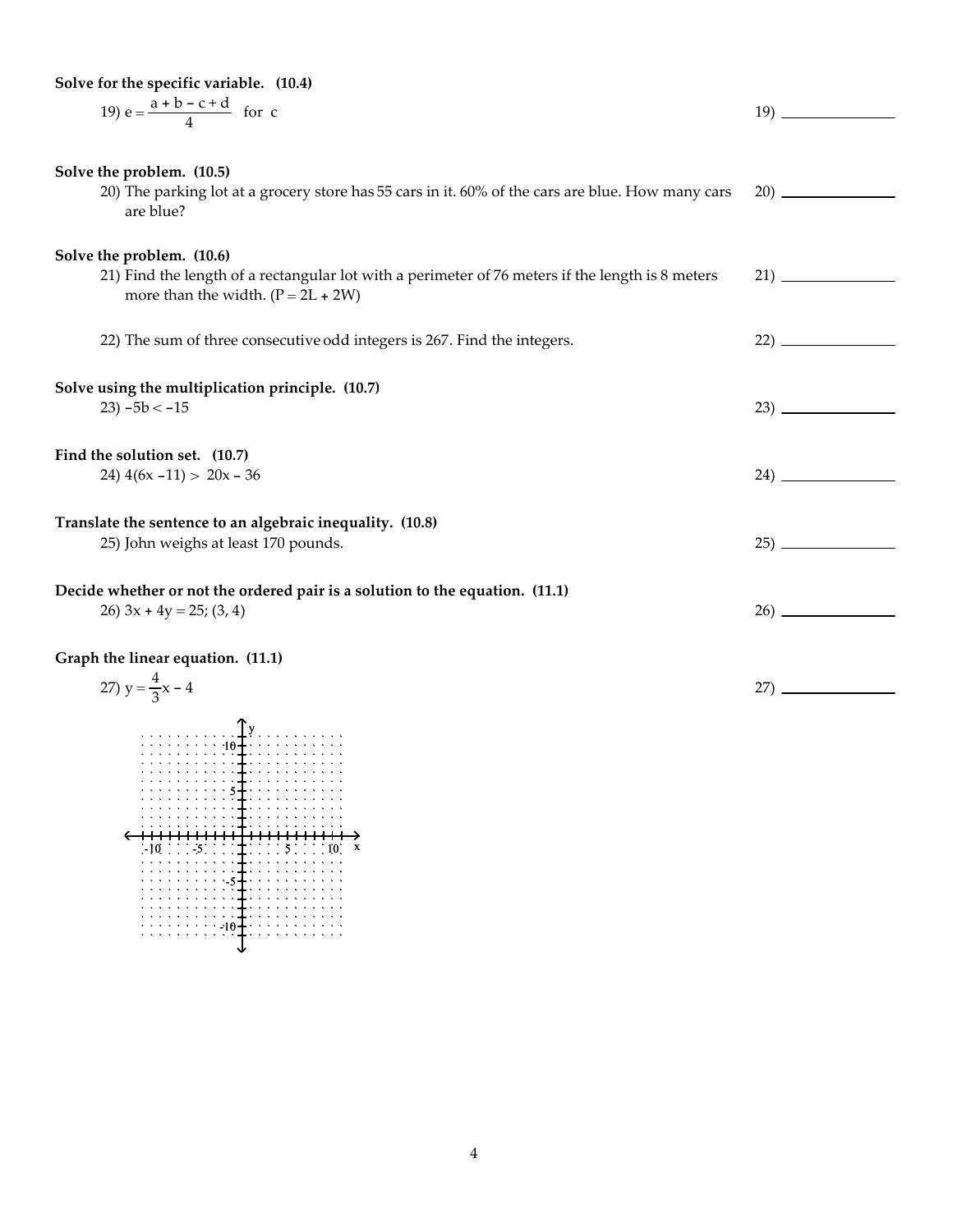| Graph. (11.2)<br>$28) x = 1$                                                                                             | $28)$ $-$ |
|--------------------------------------------------------------------------------------------------------------------------|-----------|
| $\frac{1}{2}$<br>3. <b>1</b> .<br>$\div 10 \pm \cdots$                                                                   |           |
| Multiply and simplify. (12.1)<br>29) $5^{10} \cdot 5^{-2}$                                                               |           |
| Simplify. (12.2)<br>$30\left(\frac{2x^4y}{z^5}\right)^5$                                                                 | $30)$ $-$ |
| Convert to decimal notation. (12.2)<br>31) 8.0844 $\times$ 10 <sup>6</sup>                                               |           |
| Write the number in scientific notation. (12.2)<br>32) 0.000315                                                          |           |
| Perform the indicated operation. Write the answer in scientific notation. (12.2)<br>33) $(5 \times 10^8)(7 \times 10^9)$ | 33)       |
| 34) $\frac{6.96 \times 10^{-1}}{2.4 \times 10^8}$                                                                        |           |
| Collect like terms and write in descending order. (12.3)<br>35) $18 + 4x^2 + 3x^6 + 3x^3 - x + 2x^6 - 9 + 4x^2 + 3x$     |           |
| Add. (12.4)<br>36) $(7x^8 - 8x^4 + 6x^2 + 3x + 9) + (10x^7 + 2x^4 - 5x)$                                                 |           |
| Subtract. (12.4)<br>37) $(8x^4 + 2x^6 + 1 - 3x^5) - (5 - 7x^5 + 8x^6 - 6x^4)$                                            |           |
| Multiply. (12.5)<br>38) $(5y - 4)(3y^3 - 5y^2 - 3y + 2)$                                                                 |           |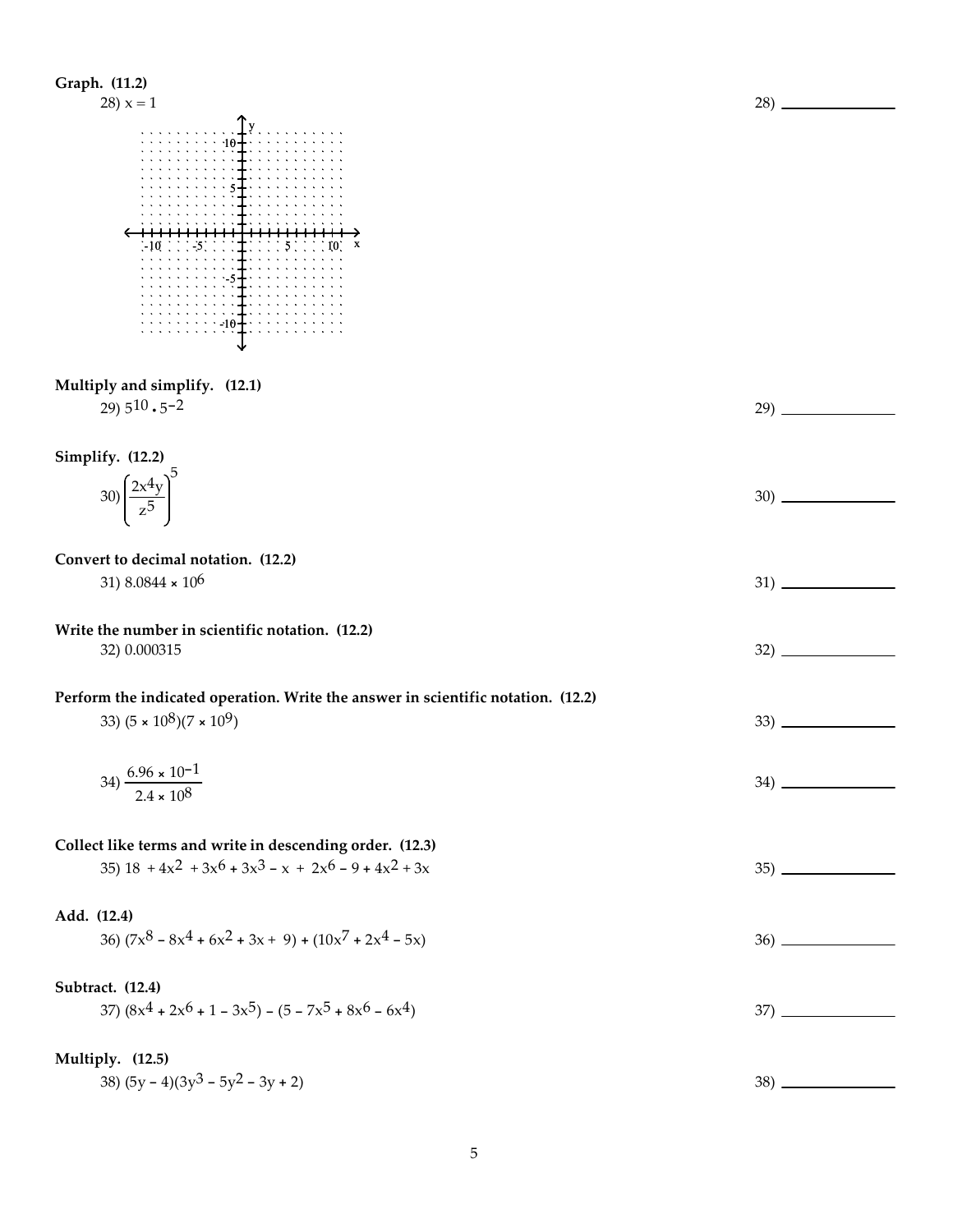| Factor completely. One of the factors is                                     | (13.2)                                                                                                                                                                                                                                           |                                                               |               |     |                                            |
|------------------------------------------------------------------------------|--------------------------------------------------------------------------------------------------------------------------------------------------------------------------------------------------------------------------------------------------|---------------------------------------------------------------|---------------|-----|--------------------------------------------|
| 45) $x^2$ + 6x – 55                                                          |                                                                                                                                                                                                                                                  |                                                               |               | 45) |                                            |
| A) $(x + 1)$                                                                 | B) $(x + 5)$                                                                                                                                                                                                                                     | C) $(x - 5)$                                                  | D) $(x - 11)$ |     |                                            |
| Factor completely. (13.5)                                                    |                                                                                                                                                                                                                                                  |                                                               |               |     |                                            |
| 46) $49a^2 - 36b^4$                                                          |                                                                                                                                                                                                                                                  |                                                               |               | 46) |                                            |
|                                                                              |                                                                                                                                                                                                                                                  |                                                               |               |     |                                            |
| Solve using the principle of zero products. (13.7)                           |                                                                                                                                                                                                                                                  |                                                               |               |     |                                            |
| 47) $x(2x + 8) = 0$                                                          |                                                                                                                                                                                                                                                  |                                                               |               | 47) |                                            |
|                                                                              |                                                                                                                                                                                                                                                  |                                                               |               |     |                                            |
|                                                                              | Find all numbers for which the rational expression is not defined. (14.1)                                                                                                                                                                        |                                                               |               |     |                                            |
|                                                                              |                                                                                                                                                                                                                                                  |                                                               |               |     |                                            |
|                                                                              |                                                                                                                                                                                                                                                  |                                                               |               |     |                                            |
| Multiply and, if possible, simplify. (14.1)                                  |                                                                                                                                                                                                                                                  |                                                               |               |     |                                            |
|                                                                              |                                                                                                                                                                                                                                                  |                                                               |               |     |                                            |
| 49) $\frac{y^2 - 2y}{y^2 - 8y + 15} \cdot \frac{y^2 + y - 12}{y^2 + 2y - 8}$ |                                                                                                                                                                                                                                                  |                                                               |               |     |                                            |
|                                                                              |                                                                                                                                                                                                                                                  |                                                               |               |     |                                            |
| Find the reciprocal. (14.2)                                                  |                                                                                                                                                                                                                                                  |                                                               |               |     |                                            |
|                                                                              | Find the product. (12.6)<br>39) $(4y - 5)(4y + 5)$<br>40) $(9t + 10)^2$<br>Evaluate the polynomial. (12.7)<br>$42) \frac{15w^8 - 30w^6 + 6w^3}{3w^3}$<br>Factor completely. (13.1)<br>43) $v^3 + 6v^2 - 10v - 60$<br>44) $24n^8 - 27n^6 + 21n^4$ | 41) $x^2z - 3y^3 + 2xyz^2$ for $x = 5$ , $y = -2$ and $z = 1$ |               |     | $39)$ $-$<br>$\left( \frac{42}{2} \right)$ |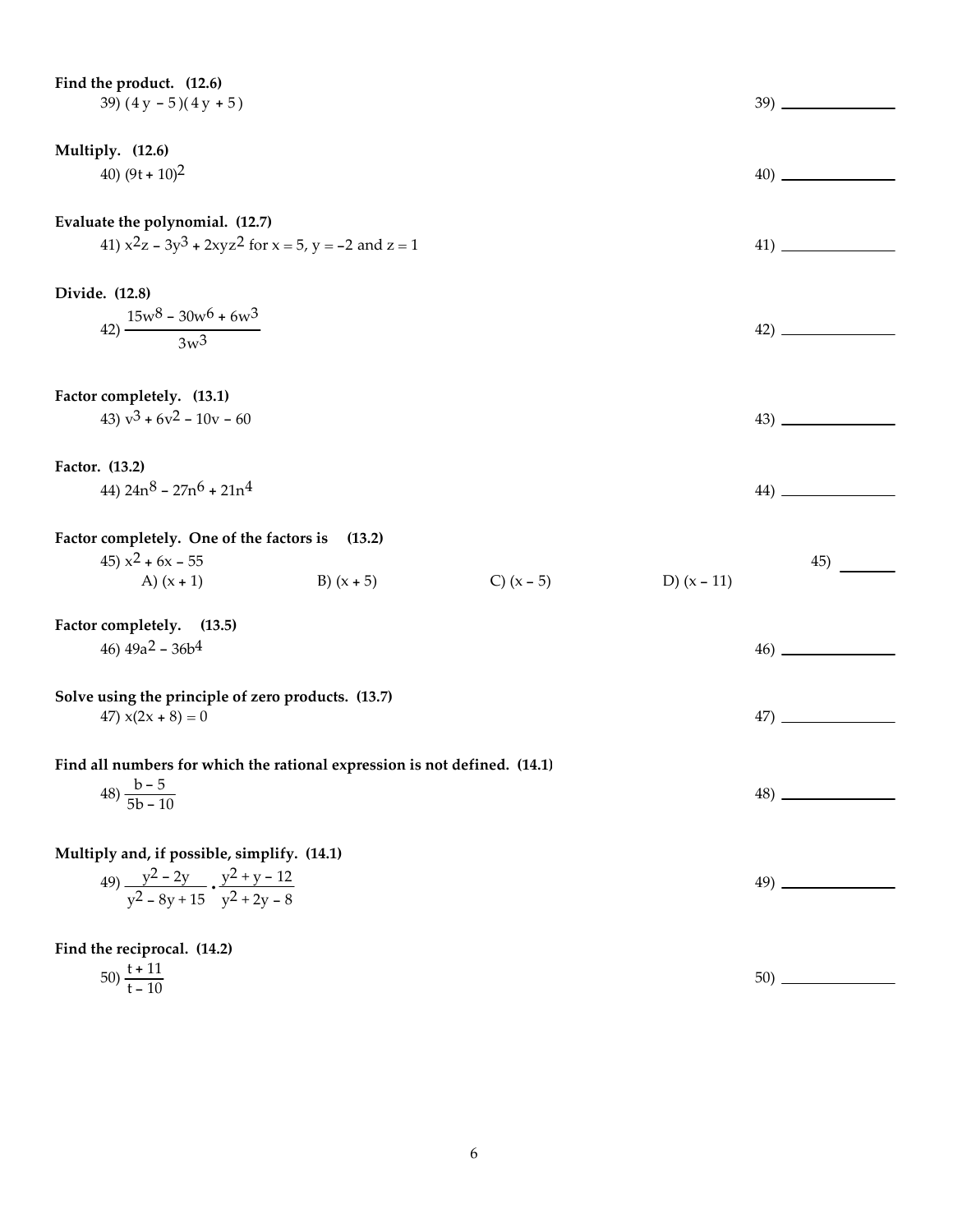## Answer Key Testname: MATH0308FINALREVIEW

```
1) 1080^\circ2) 126^{\circ}3) 379 yd<sup>2</sup>
 4) 18.84 cm
 5) 318 \text{cm}^36) m\angle 2 = 35^\circ; m\angle 4 = 29^\circ; m\angle 5 = 35^\circ; m\angle 6 = 116^\circ7) m\angle 2 = m\angle 4 = m\angle 6 = 47^{\circ}, m\angle 1 = m\angle 3 = m\angle 5 = m\angle 7 = 133^{\circ}8) D
 9) m \angle A = 119^{\circ}m \angle B = 61^{\circ}m \angle C = 119^\circ10) 18
11) \frac{1}{2} x - 4
12) 0.\overline{23}13) 22
14) \frac{25}{64}15) 220
16 - 617) -4818) 10
19) c = a + b + d - 4e20) 33 cars
21) 23 m
22) 87, 89, 91
23) {b| b > 3}
24) \{x \mid x > 2\}25) x \ge 17026) Yes
27)
```